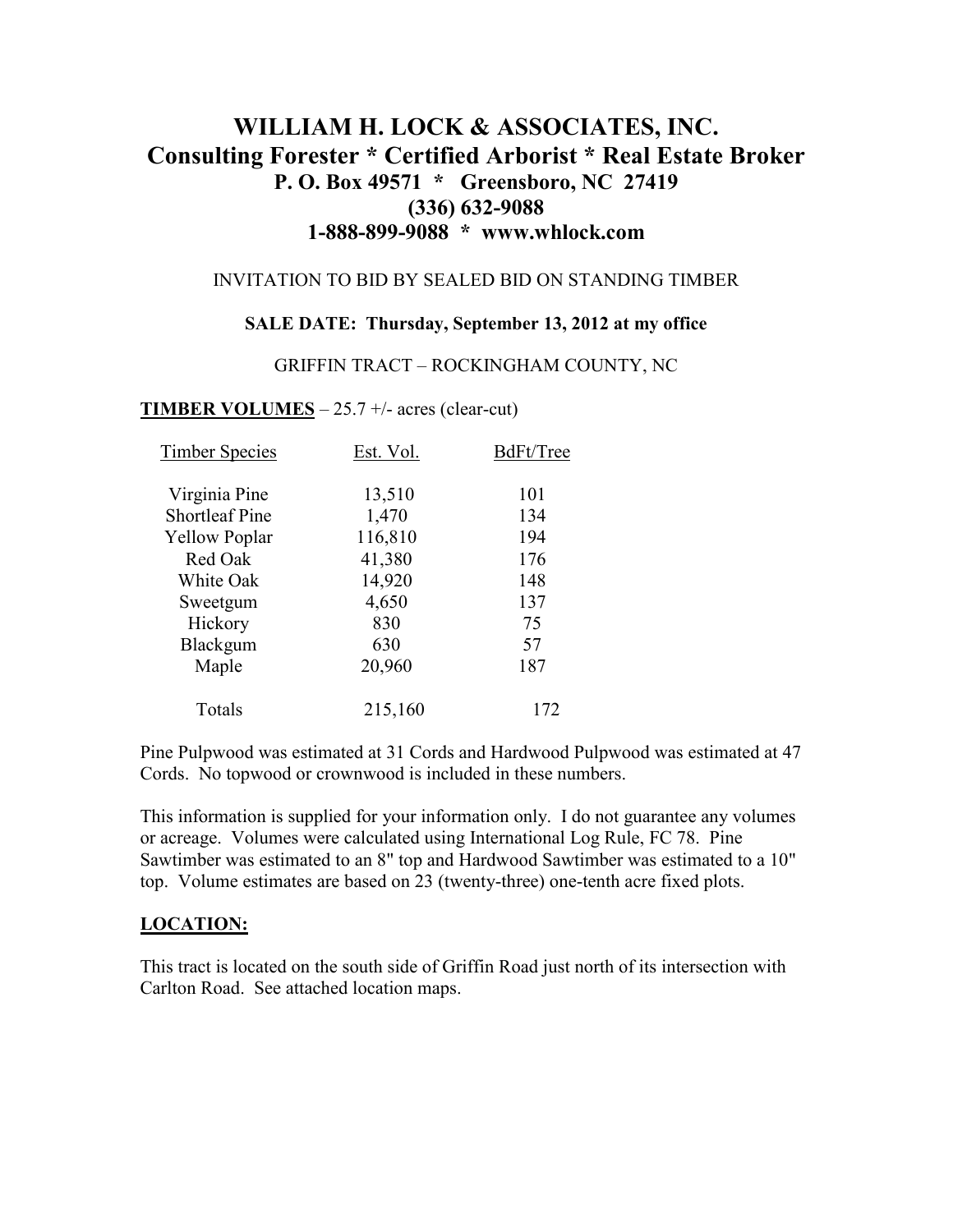Page Two Griffin Tract - Timber Sale Sale Date: Thursday – September 13, 2012

### **BIDS:**

The Griffin Tract is being sold on a lump sum sealed bid basis. Bids will be accepted by **regular mail** if received by 5:00 pm on Wednesday, September 12, 2012 **OR** bids will be accepted by **email (whlock@whlock.com), telephone (336-632-9088), fax (336-632- 9088), or in-person** at my office until 11:00 am on Thursday, September 13, 2012. At 11:00 am on Thursday, September 13, 2012 all bids received will be recorded. The successful bidder will be notified within 24 hours of the bid openings. A 10% deposit may be requested to be delivered to William H. Lock & Associates, Inc. within 72 hours of the bid opening. The balance of the sales price is to be delivered at the sale closing which should occur on or before October 4, 2012. The seller reserves the right to refuse or accept any and all bids. Seller will consider all bids. The seller will be responsible for the timber deed preparation, revenue stamps if recorded, and the forestry consultant fees. The buyer will be responsible for all other closing costs. A \$1,000 performance deposit will be payable at closing and held in a non-interest bearing trust account until satisfactory completion of logging. The performance deposit does not limit the buyer's liability.

## **PLACE OF SALE:**

The timber sale will be held at the office of William H. Lock & Associates, Inc. in Greensboro, NC. The office address is 375 S. Swing Road, Greensboro, NC 27409. Telephone and Fax: 336-632-9088; Email: whlock@whlock.com

## **CONDITIONS OF SALE**:

1. The Buyer shall have 24 months from the date of the timber deed to cut and remove all merchantable timber within the "Sale Areas". "Creek Buffers" have been marked with Blue Paint. No blue painted trees marking the buffer boundaries may be cut. All pine of any size and hardwoods >16" DBH may be harvested from within these buffer areas provided all Best Management Practices, Forest Practice Guidelines, and any applicable river basin or watershed regulations are followed. Property lines and/or sale boundaries (including "out" areas) are flagged with pink flagging. No pink flagged trees marking these boundaries are to be cut and no trees beyond these boundaries are to be cut or damaged. NOTE: There is a small cemetery located within the wooded area and this needs to be protected.

2. The Buyer shall access the tract from Griffin Road. All access routes will need to be installed and/or maintained according to all North Carolina Best Management Practices, Forest Practice Guidelines, and any applicable river basin or watershed rules. All roadways must remain open and passable by ordinary traffic at all times. The roadways must be left in similar condition at the completion of the harvesting operation as they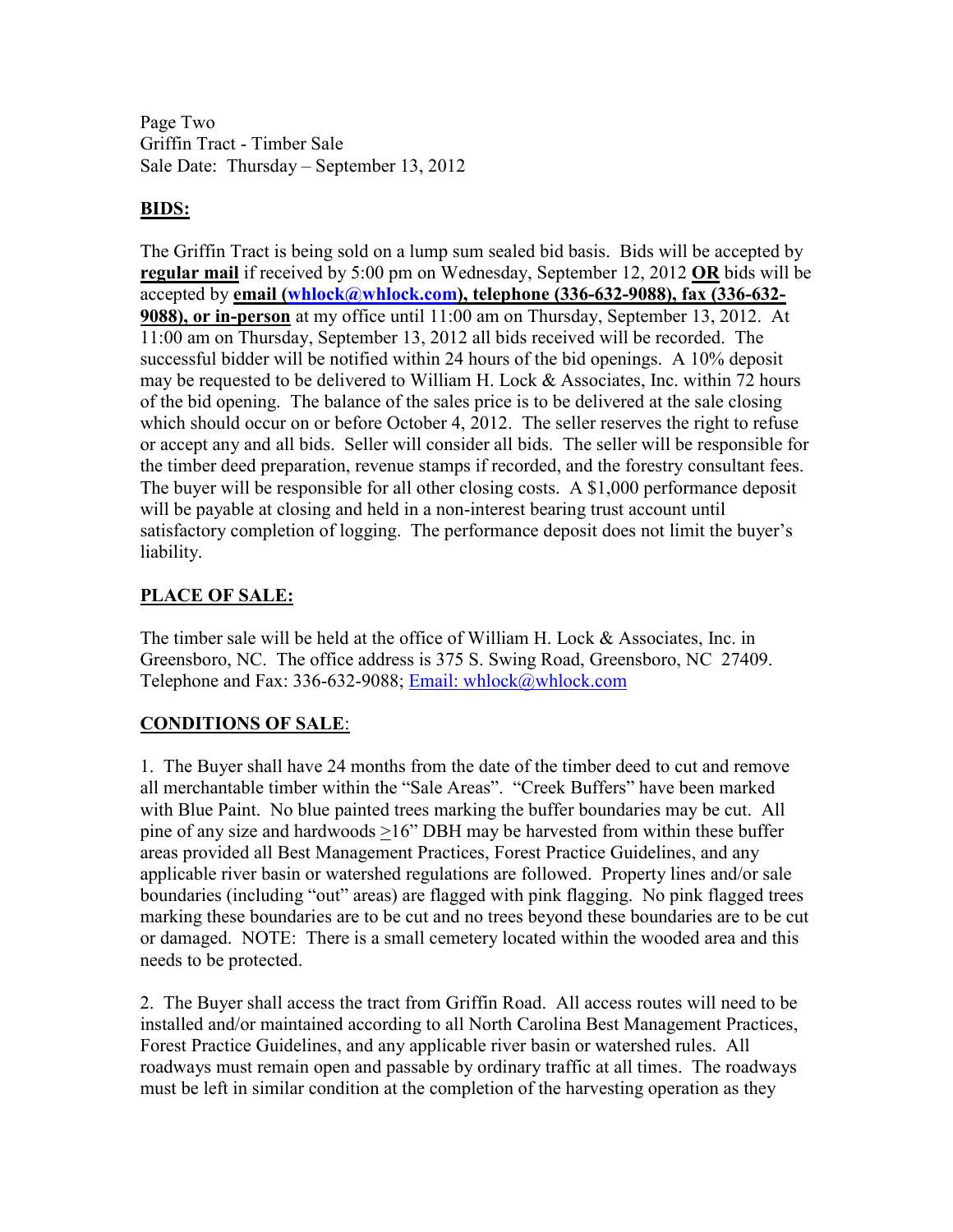Page Three Griffin Tract - Timber Sale Sale Date: Thursday – September 13, 2012

were at the beginning of the harvesting operation. Call W.H. Lock if there are questions concerning access routes.

3. The Buyer is responsible for maintaining a clean site. No equipment parts, trash, tires or other debris shall be left on the property. It shall be the Buyer's responsibility to clean up any hazardous material or chemical waste spills including but not limited to Diesel Fuel, Hydraulic Fluid, Machine Oil, and/or Gasoline upon the subject property. Responsibility will include any required remediation including but not limited to the removal of contaminated soils.

4. Harvesting operations must not interfere with any farming operations and farming operations must not interfere with any harvesting operations. Decking, loading or hauling will not be permitted in any existing open fields or pastures immediately adjacent to the timber unless approved by William H. Lock & Associates, Inc. If approved, open areas must be free of logging debris, smoothed when completed, and re-seeded if necessary. All loading decks and truck parking areas must be reseeded when the harvesting operation is completed.

5. The Buyer is responsible for following all Federal, State, and local regulations regarding timber harvesting activities. If required, Buyer is responsible for obtaining any necessary permits or licenses required for timber harvesting. All logging operations must conform to North Carolina Best Management Practices, Forest Practices Guidelines, and any applicable river basin or watershed rules. In the event that a non-compliance situation is identified on the tract as a result of the harvesting operation, William H. Lock & Associates, Inc. will have the express right to suspend the harvesting operation until the situation is brought into compliance. No trees or other logging debris shall be left in or across the property boundary, sale cutting lines or access roads and paths.

6. All necessary property lines and corners have been marked with pink flagging. No flagged or painted trees denoting the property and/or sale boundary shall be cut and no trees outside the boundary lines shall be cut. If trees marking the property lines or sale boundary are cut, North Carolina timber trespass laws may apply. No trees shall be cut to fall on a neighboring landowner's property or where potential damage may occur. If existing property corners are damaged or removed as a result of the harvesting operation, Buyer agrees to replace the markers at the correct surveyed location at their own expense.

7. Buyer agrees to notify William H. Lock & Associates, Inc., P. O. Box 49571, Greensboro, NC 27419 at least 3 days in advance of the beginning of the harvesting operation and at least 3 days in advance of the completion of the harvesting operation. The buyer and/or logger must complete a pre-harvest inspection with WHL & Associates prior to beginning any logging activity.